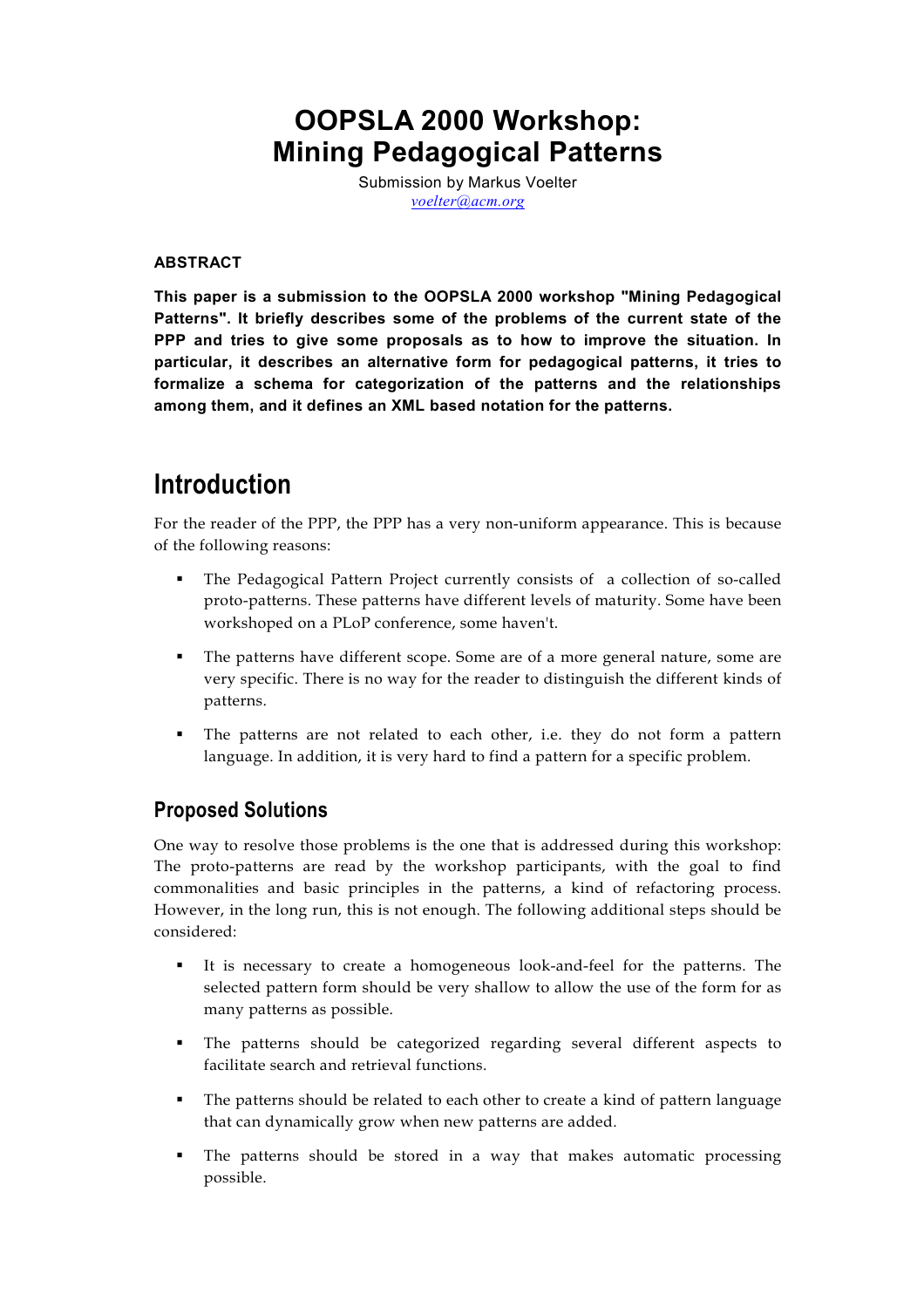The following sections propose some solutions for these aspects.

# **Aspects of the Solution**

### **Homogeneous Look and Feel – Pattern Form**

To make the pattern form usable for as many authors as possible, the form needs to be very non-restrictive. The current form consists of more than ten sections. For many pedagogical patterns, this is too strict. In contrast, a couple of other forms have been used by pedagogical pattern authors. For example:

- Name Problem Forces Solution Dicussion in *Learning to Teach and Learning to Learn* by *Jutta Eckstein*, or
- Name Problem/Issue Audience/Context Forces Solution Dicussion Resources – Related Patterns – Example Instances – Contraindications – References in *Fourteen Pedagogical Patterns* by *Joe Bergin*
- Name Problem Solution outline, consequences, drawbacks Examples and additional implementation information in *SEMINARS* by *Astrid Fricke* and *Markus Voelter*

As can be seen, these forms are different from the one used in the PPP. To find a common form, the following guidelines should be considered:

- The form should provide a rough skeleton and should not force the pattern author to introduce artificial sections that do not come naturally.
- The general form should allow more specific forms through the introduction of subsections.
- The form should be suitable for the different kinds of patterns as discussed below.

Therefore, the following pattern form is proposed as a basis for further discussion (sections in parentheses are optional subheadings):

**Name** - **Author** (Version, Release date, etc.) - **Context** (Audience, Indications, Contraindications) - **Problem** (Forces) - **Solution** (Discussion, Resulting Context, Consequences, Drawbacks, Necessary Resources) – **Examples**

This form gives the author sufficient freedom and can still be detailed as far as necessary.

## **Pattern Categorization**

To allow the reader a more sophisticated search and retrieval capability, the patterns need to be categorized. It is especially important to allow the categorization in different dimensions, as different users might have different categorization requirements.

As a first proposal, the patterns could be categorized along the following dimensions:

**Time** When, in the context of a seminar or a lecture, can the pattern be employed. Possible values could be: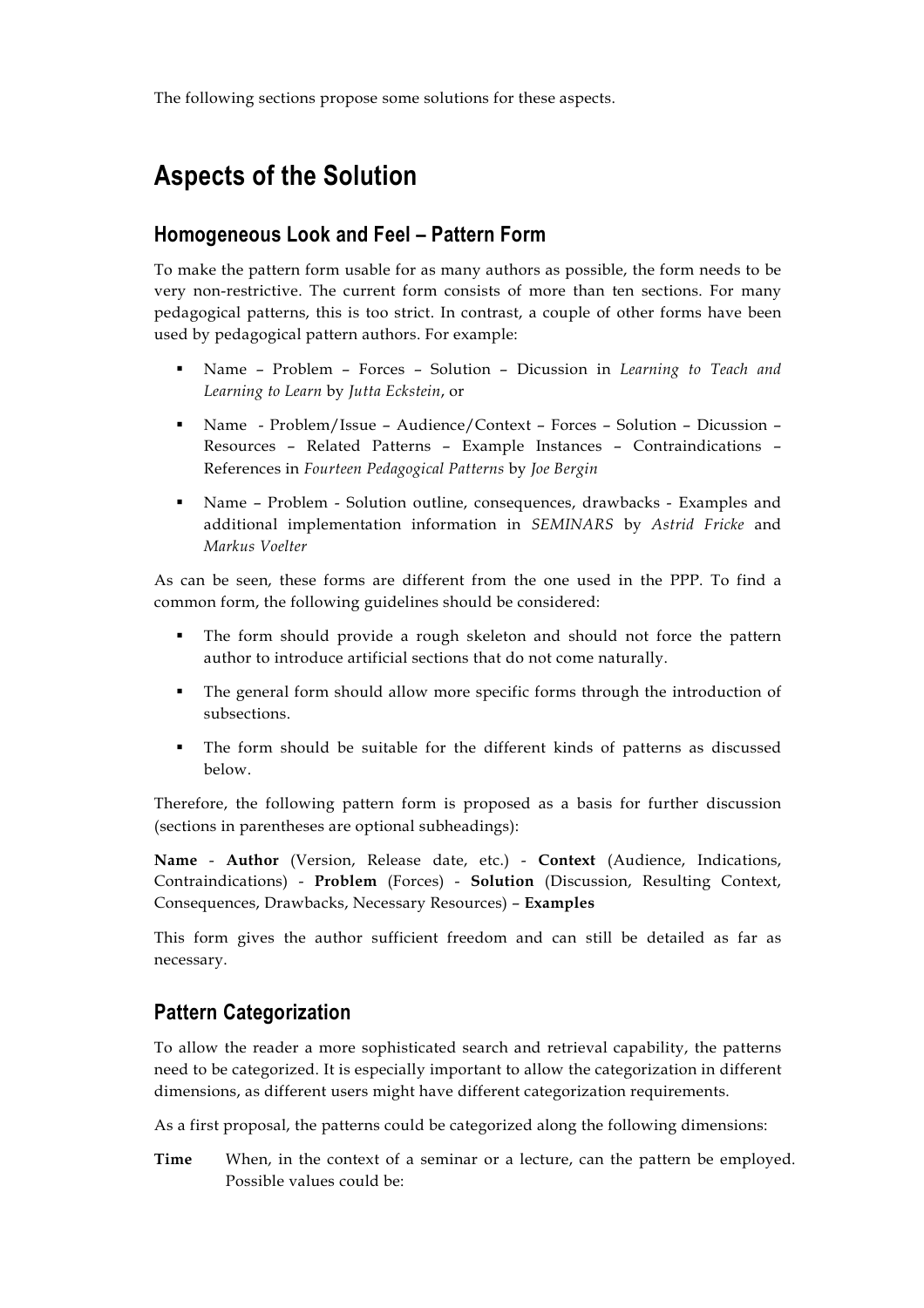- during seminar preparation
- just before the seminar starts
- when the seminar runs
- after the seminar
- **Aspect** Which aspect of the overall problem space does the pattern address? Possible values could be:
	- Social: The pattern tries to enhance the social relationships in the group
	- Environment: The pattern tries to enhance the physical environment in which the training/seminar/etc. is run.
	- Pedagogical: The pattern deals with the pedagogical aspect, i.e. how to teach something.
	- Technical: The pattern gives hints on what to teach.
	- Organizational: How to organize the schedule/etc. of a pattern

**Scope** Defines how broadly the pattern can be applied, some possible values could be:

- general: The pattern can be used in every setting
- academic: The patter can be used in an academic setting only.
- domain-specific: The pattern applies to a specific domain only.

**Domain** Defines the domain to which the pattern applies.

Of course, there are interrelation between these categories, e.g. if a pattern only applies to a specific domain (scope), then this domain must be specified in the domain category.

For some categories, multiple values are possible.

## **Pattern relationships**

To form a systematic pattern catalog – or even a pattern language – there must be a way to define relations among patterns. These relations should be defined in a standard way, together with a descriptive comment, to allow automatic processing. Among others, such relations could be the following:

| Generalization/                                | One pattern can generalize/specialize another pattern.                                                                                                                                                                                 |
|------------------------------------------------|----------------------------------------------------------------------------------------------------------------------------------------------------------------------------------------------------------------------------------------|
| Specialization                                 | This can be reflected by relaxing/constricting the pattern<br>categorization. For example, if the scope of a certain<br>pattern only applies to a specific domain, then a<br>generalized pattern could relax this scope to be general. |
| Requires as<br>predecessor/has as<br>successor | A pattern can require another pattern to define the<br>context for the pattern, or the pattern can define the<br>context for another one.                                                                                              |
| Can be supported by                            | Another pattern could help in implementing the current<br>pattern                                                                                                                                                                      |
| Can be implemented by                          | Other patterns can be used to implement the current<br>pattern                                                                                                                                                                         |
| Alternative                                    | A pattern can be a an alternative to another pattern.                                                                                                                                                                                  |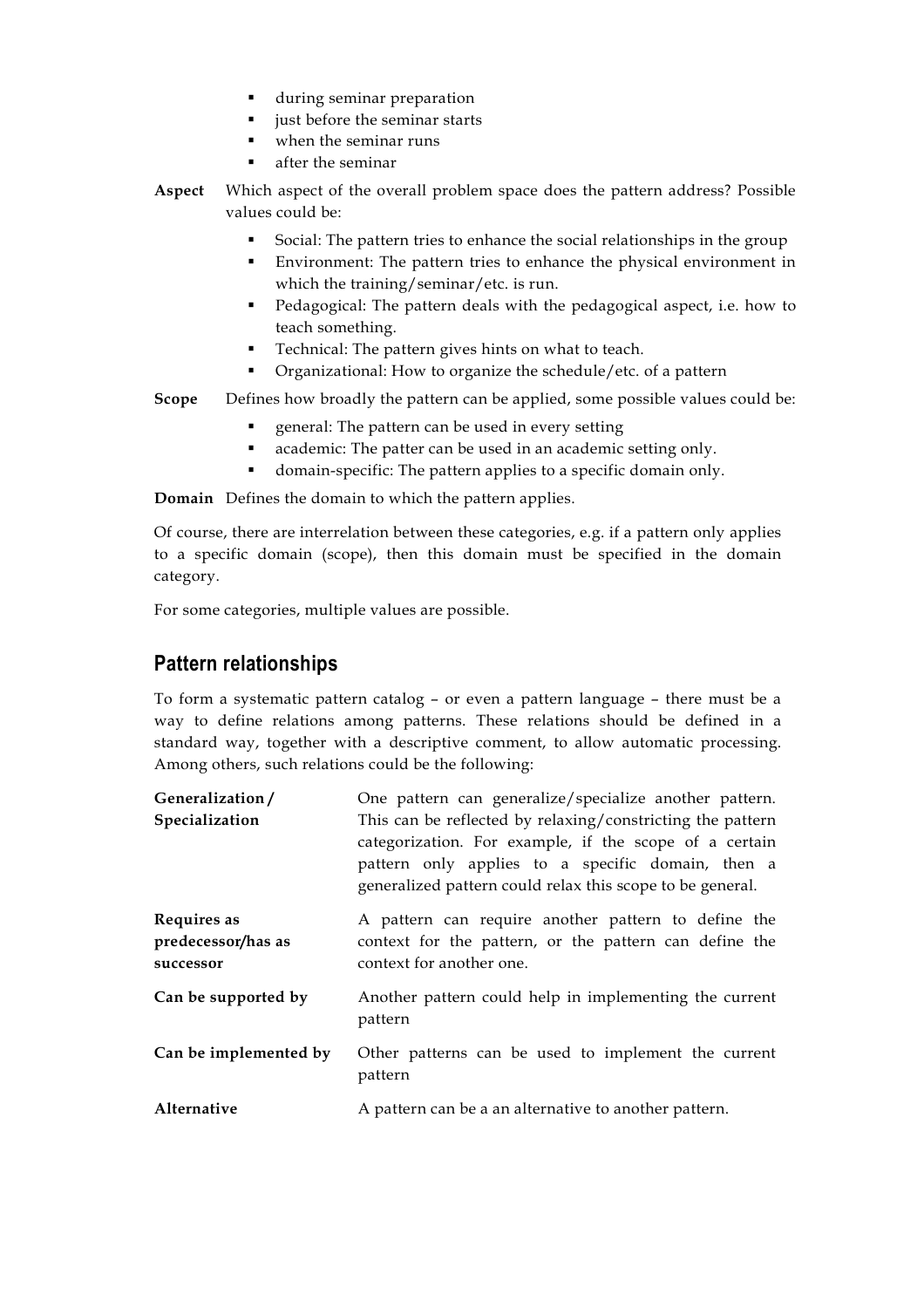### **Pattern Storage and retrieval – Technical implementation**

#### **STRUCTURE**

The following paragraphs show a pattern from the *SEMINARS* pattern language. The pattern is printed in its current (MS Word97) format, together with relations and categorizations annotated:

#### **Introduction Session \***

**To make PERSONAL COMMUNICATION possible during the rest of the seminar, the participants need to learn something about each other at the beginning. Usually, the participants are a little bit shy and you should start this process. In addition, you might want to learn something about the participants, to ADAPT TO THE PARTICIPANTS BACKGROUND or to LET THEM DECIDE.**

#### ❊❊❊

Therefore, take the time at the beginning of the seminar to let everybody introduce him- /herself to the others. The participants should be given a chance to state their expectations towards the seminar and tell the others about their professional background, their company, et cetera. This session should be held in an informal context, which can be achieved by using a suitable TABLE ARRANGEMENT. It is also possible to use GAMES at the beginning of such a session. To make a start, you should begin the session by introducing yourself. Be sure to introduce yourself, not the seminar.

*There are different ways how this introduction session can be held. The most common form is that everybody introduces himself to the others, including his name, employer, his field of activity, et cetera. In general, the contents depend heavily on the clientele (imaging the difference between programmers and pedagogists). It is a good idea to let the participants decide what they want to include in their introduction. An alternative form is to let one person interview another person and introduce this other person to the group. The introduction session usually ends with everybody attaching a NAMEPLATE to himself.*

Categorization **Time:** During a Seminar **Aspect:** Social, Organizational **Scope:** \*

Relations **Precondition for:** Personal Comm: Personal communication can only take place if there is room for it. **Precondition for:** Adapt to Participants Background: **Precondition for:** Let them Decide: **Can be implemented by:** Games: **Can be supported by:** Table Arrangement: **Can be supported by:** Nameplate:

By providing a suitable hypertext representation for this pattern, together with a powerful search engine, a kind of dynamic, extensible pattern language can be implemented.

#### **NOTATION IN XML**

The requirements outlined above lend themselves to be implemented using XML. A common DTD for the patterns can be defined. By using XSL, different renderings of the patterns can be defined. A transformation to HTML is possible, there are also tools to create PDF for printing. The following is the above pattern as an XML document:

```
<pattern id="IntroductionSection">
 <title>Introduction section</title>
 <administrative>
    <author email="voelter@acm.org">Markus Voelter</author>
    <author email="astrid.fricke@gmx.de">Astrid Fricke</author>
```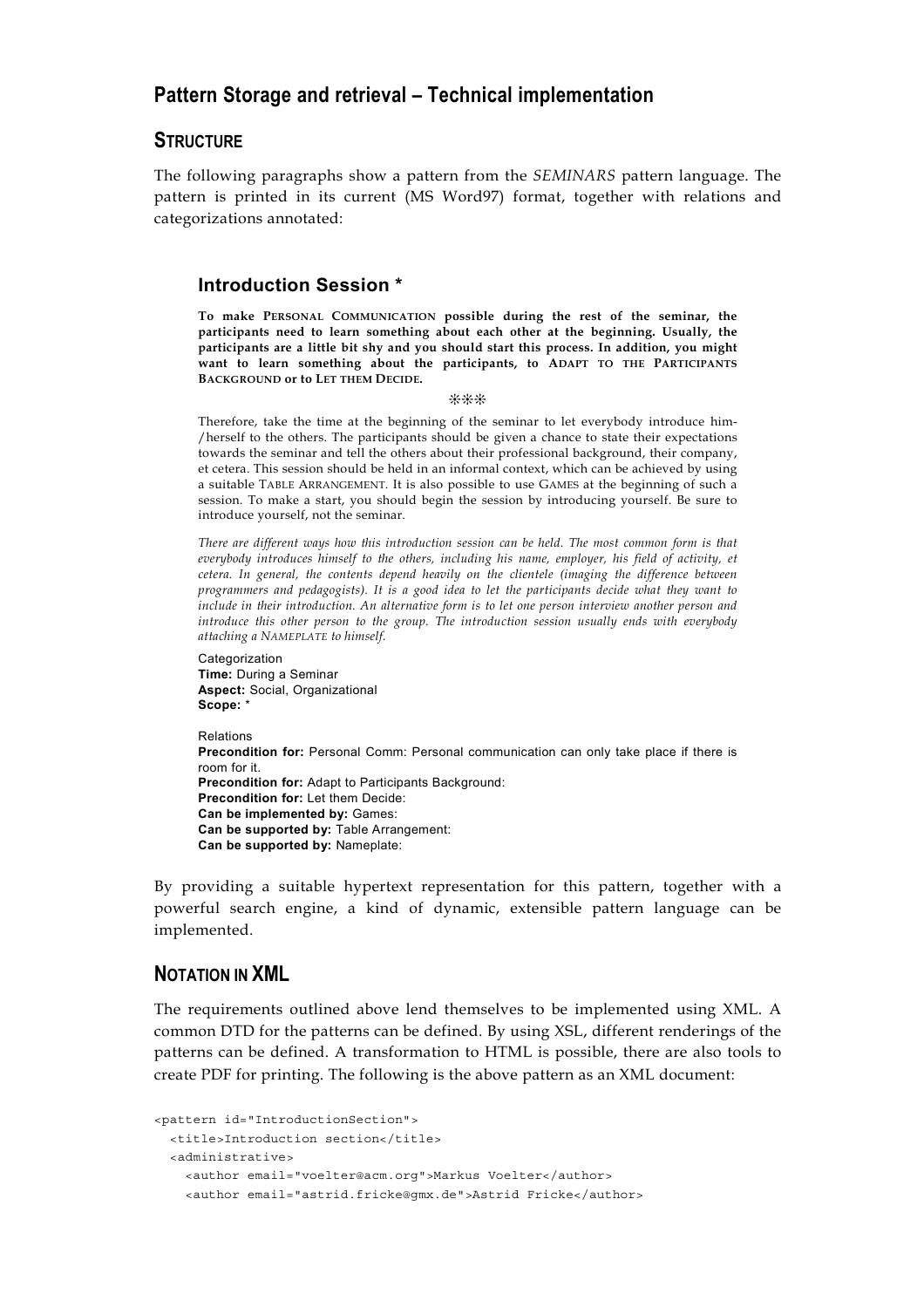```
<version>1.2</version>
    <date>2000-08-16</date>
 </administrative>
 <categorization>
   <category name="time" value="during a seminar"/>
    <category name="aspect" value="social"/>
    <category name="aspect" value="organizational"/>
    <category name="scope" value="*"/>
 </categorization>
 <relations>
    <relation type="precondition for" destination="PersonalCommunication">
      Personal communication can only take place if there is room for it.
    </relation>
    <relation type="precondition for"
destination="AdaptToParticipantsBackgound">
   </relation>
   <relation type="precondition for" destination="LetThemDecide">
   </relation>
   <relation type="Can be implemented by" destination="Games">
   </relation>
    <relation type="Can be supported by" destination="Table Arrangement">
    </relation>
   <relation type="Can be supported by" destination="Nameplate">
    </relation>
 </relations>
 <content>
    <context>
    </context>
    <problem>
      To make PERSONAL COMMUNICATION possible during the rest of the seminar,
      the participants need to learn something about each other at the
      beginning. Usually, the participants are a little bit shy and you
      should start this process. In addition, you might want to learn
      something about the participants, to ADAPT TO THE PARTICIPANTS
      BACKGROUND or to LET THEM DECIDE.
    </problem>
    <solution>
     Therefore, take the time at the beginning of the seminar to let everybody
     introduce him-/herself to the others. The participants should be given a
     chance to state their expectations towards the seminar and tell the
     others about their professional background, their company, et cetera.
     This session should be held in an informal context, which can be achieved
     by using a suitable TABLE ARRANGEMENT. It is also possible to use GAMES
      at the beginning of such a session. To make a start, you should begin the
     session by introducing yourself. Be sure to introduce yourself, not the
     seminar.
    </solution>
    <examples>
     There are different ways how this introduction session can be held.
     The most common form is that everybody introduces himself to the others,
     including his name, employer, his field of activity, et cetera. In
      general, the contents depend heavily on the clientele (imaging the
      difference between programmers and pedagogists). It is a good idea
     to let the participants decide what they want to include in their
     introduction. An alternative form is to let one person interview
     another person and introduce this other person to the group. The
     introduction session usually ends with everybody attaching a
     NAMEPLATE to himself.
```
</example>

</content>